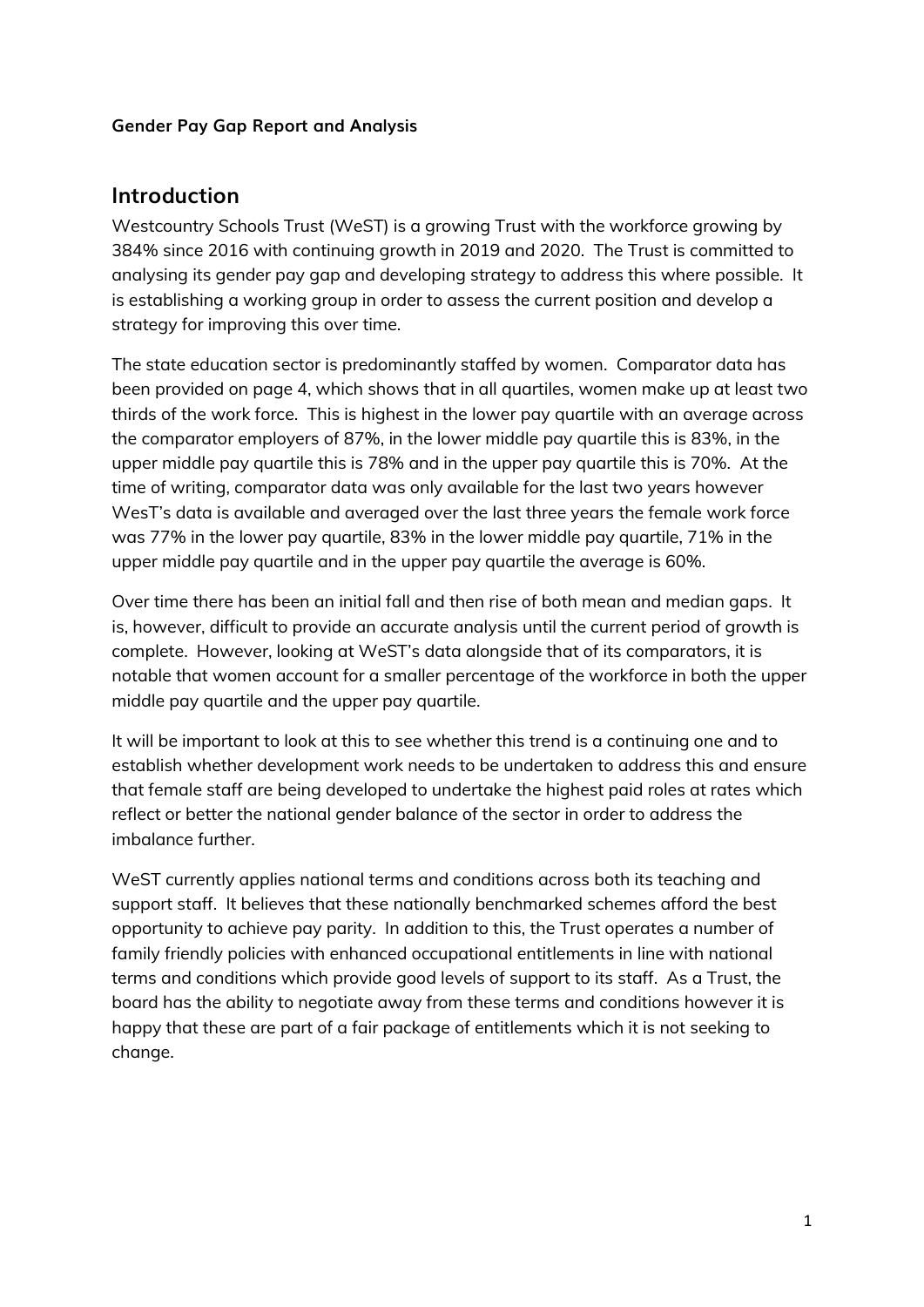

# **Gender Pay Gap Report 2019**

| Mean               |              |                       |                 |
|--------------------|--------------|-----------------------|-----------------|
| Row Labels         | Count of Ref | Average of Hourly Pay |                 |
|                    |              | 1074 17.08677         |                 |
| м                  |              | 411 21.27751          |                 |
| <b>Grand Total</b> |              | 1485 19.18214         | 19.70% Mean GPG |
|                    |              |                       |                 |

#### Median

|   | Count |     | <b>Median Position</b> |      |      | Median |                   |  |  |
|---|-------|-----|------------------------|------|------|--------|-------------------|--|--|
| F |       |     | 1074 F537.5            | F537 | F538 | 10.92  |                   |  |  |
| M |       | 411 | M206                   | M206 |      | 20.23  |                   |  |  |
|   |       |     |                        |      |      |        | 46.02% Median GPG |  |  |

### **Quartiles** 371.25 in each Before Manual Adjustments

|           |      |          |      |      | Count                        |         |     |       |       |       |  |  |
|-----------|------|----------|------|------|------------------------------|---------|-----|-------|-------|-------|--|--|
| First row |      | Last row |      | Rows | Quartile                     | Count F | М   | Count | % F   | %M    |  |  |
|           | 1    |          | 371  |      | 371 1. Upper quartile        | 232     | 139 | 371   | 62.53 | 37.46 |  |  |
|           | 372  |          | 743  |      | 372 2. Upper middle quartile | 259     | 113 | 372   | 69.62 | 30.37 |  |  |
|           | 744  |          | 1114 |      | 371 3. Lower middle quartile | 316     | 55  | 371   | 85.17 | 14.82 |  |  |
|           | 1115 |          | 1485 | 371  | 4. Lower quartile            | 267     | 104 | 371   | 71.96 | 28.03 |  |  |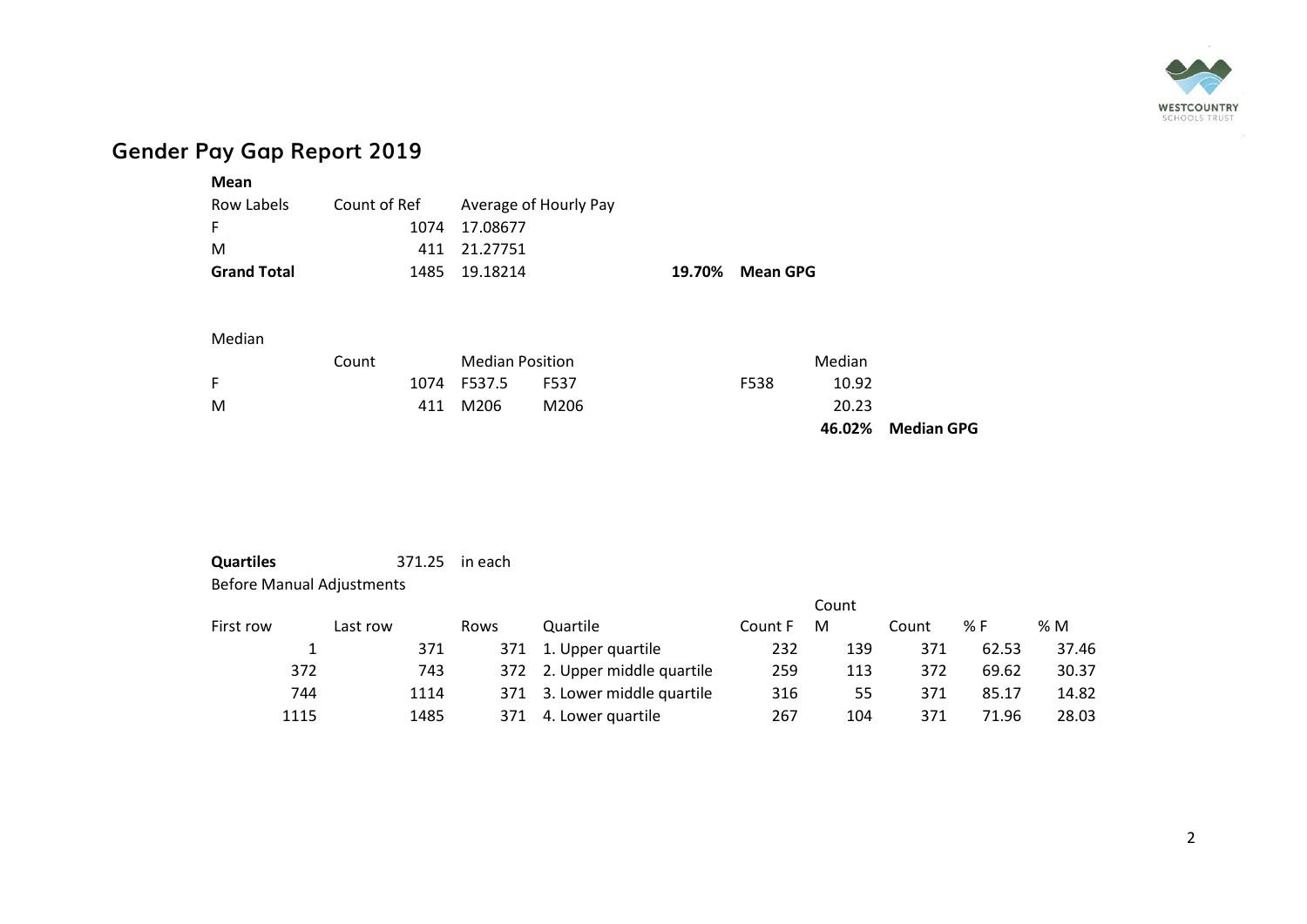

## **Gender Pay Gap Analysis over time**